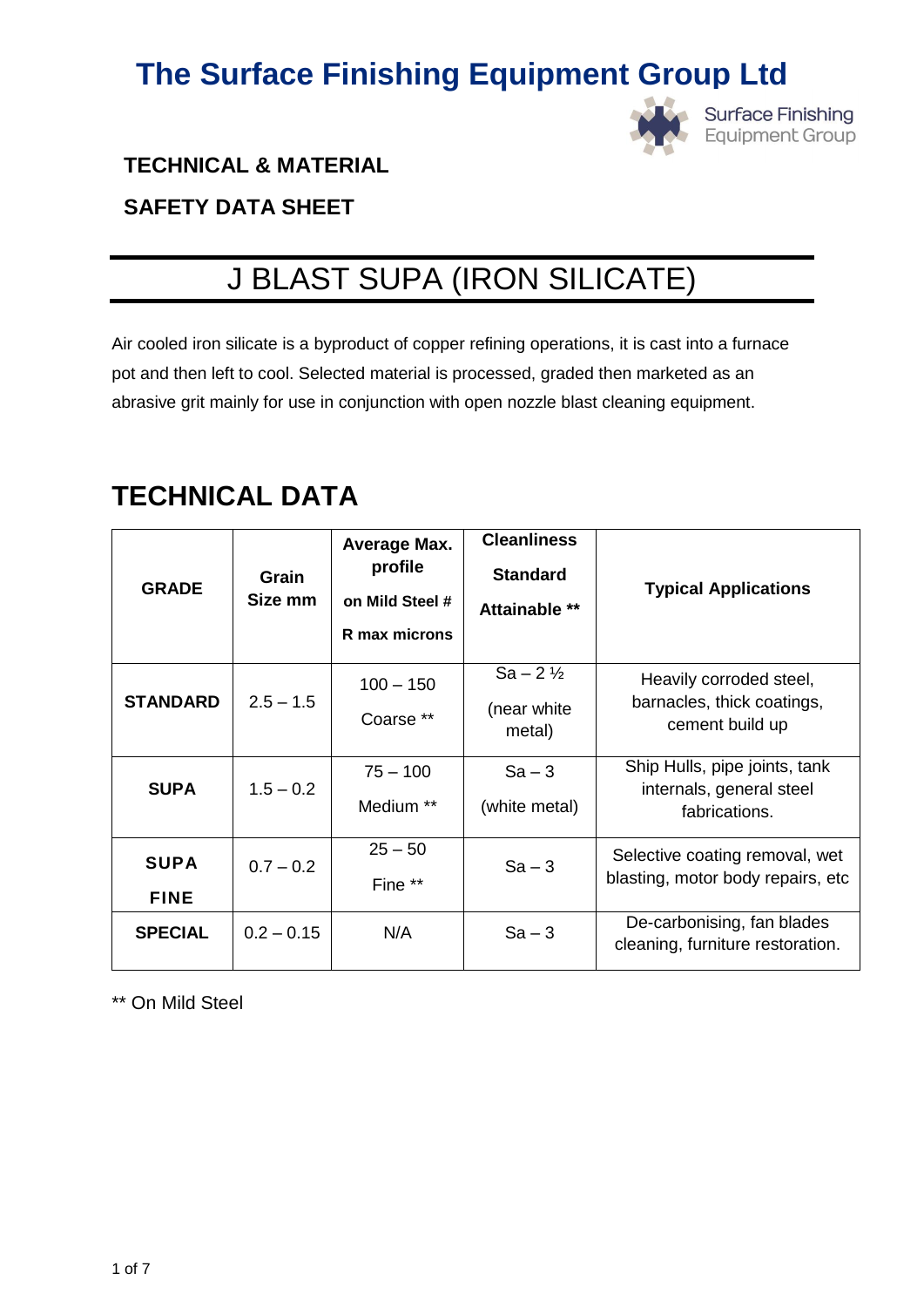

### **COMPOSITION INFORMATION**

Hazardous Components in Product under EC – no hazardous components.

The material is a synthetic mineral with a strongly bonded matrix structure of different elements produced by quenching molten slag into cold water.

| <b>Component</b>       | <b>Symbol</b>                  | <b>Concentration %</b> |
|------------------------|--------------------------------|------------------------|
| <b>Iron Oxide</b>      | FeO                            | $40 - 50$              |
| Silica Oxide           | SiO <sup>2</sup>               | $27 - 30$              |
| Calcium Oxide          | CaO                            | $0 - 2.5$              |
| Aluminium Oxide        | Al <sup>2</sup> O <sup>3</sup> | $0 - 4.5$              |
| <b>Magnesium Oxide</b> | MgO                            | $0.2 - 1.5$            |
| <b>Zinc Oxide</b>      | ZnO                            | $0.5 - 1.5$            |
| Copper Oxide           | CuO                            | $0 - 1.0$              |
| Sulphur                | S                              | $0.2 - 0.7$            |
| Nickel Oxide           | <b>NiO</b>                     | $20 - 250$ g/t         |
| <b>Lead Oxide</b>      | <b>PbO</b>                     | $0.1 - 0.3$            |

All other elements are trace elements.

There is analytically no free silica in this product.

### **Physical Properties**

Non inflammable, non hydroscopic angular, black in colour.

### **Aggregate Abrasion Value :**

| <b>Polished Stone Value</b>     | 38  |
|---------------------------------|-----|
| <b>Aggregate Crushing Value</b> | 19% |
| Aggregate Impact Value          | 9%  |
| fines value kN                  | 210 |
| Hardness (mohs)                 | հ-7 |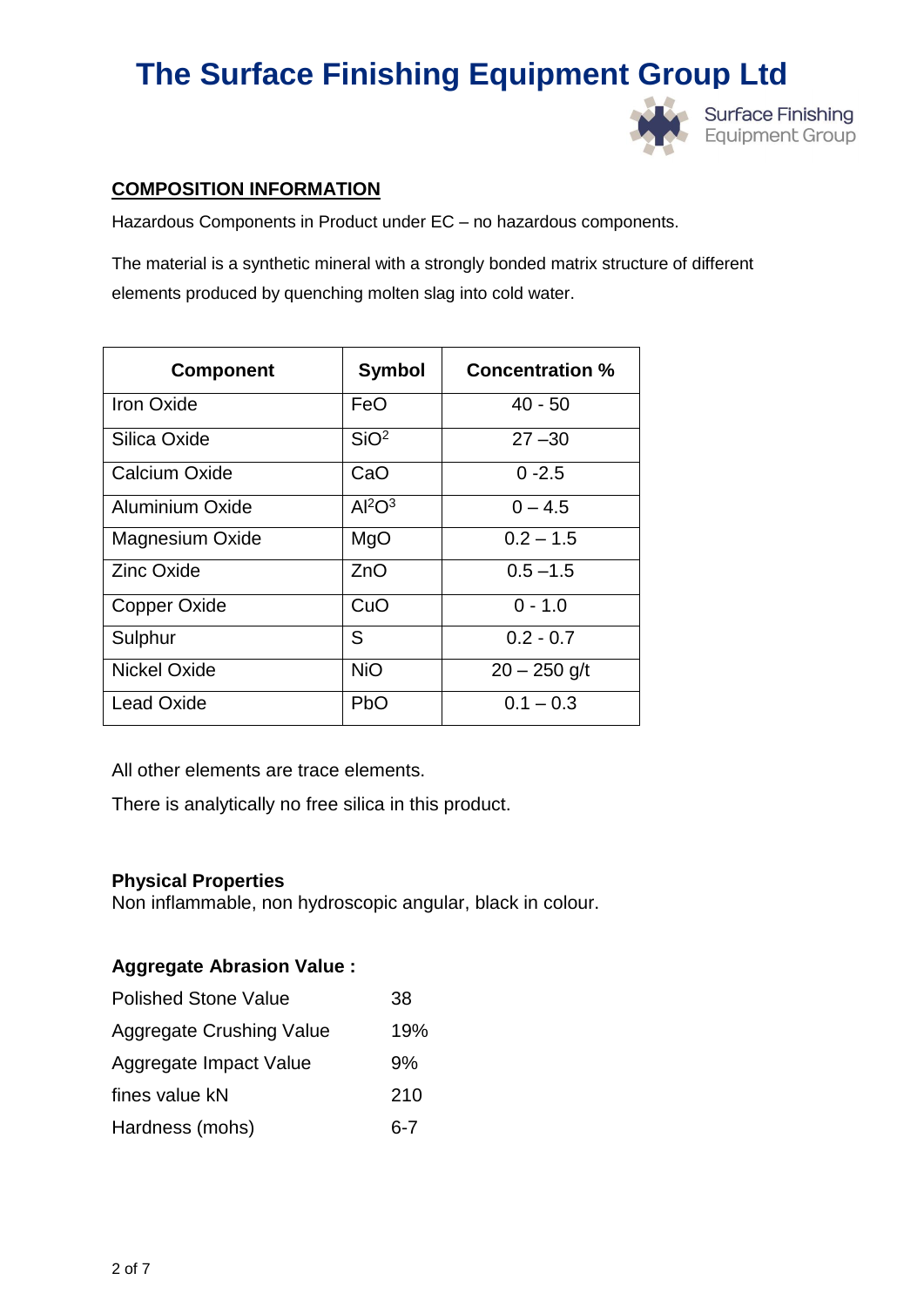

**Surface Finishing** Equipment Group

# **HEALTH AND SAFETY DATA SHEET**

### J BLAST SUPA (IRON SILICATE)

| <b>Product and Reference:</b> | JBlast Supa, Supafine, Standard, and Special |  |
|-------------------------------|----------------------------------------------|--|
|                               | Iron Silicate Synthetic Mineral              |  |
| Date of Issue:                | 08/08/2013                                   |  |

### **1. IDENTIFICATION OF THE PREPARATION AND COMPANY**

| Company:               | The Surface Finishing Equipment Group Ltd                                                                                                                                                           |
|------------------------|-----------------------------------------------------------------------------------------------------------------------------------------------------------------------------------------------------|
| <b>Product Code:</b>   | J Blast Supa, Supafine, Standard, and Special                                                                                                                                                       |
| <b>Intended Use:</b>   | Abrasive, flooring additive and decorative aggregate.                                                                                                                                               |
| Name and full address: | The Surface Finishing Equipment Group Ltd                                                                                                                                                           |
|                        | Comprising:                                                                                                                                                                                         |
|                        | Hogg Blasting & Finishing Equipment Ltd<br>Unit 10 Armstrong Road, Armstrong Industrial Estate, Washington,<br>Tyne & Wear, United Kingdom, NE37 1PR.<br>Tel. (0191) 415 3030   Fax (0191) 415 5345 |
|                        | AND                                                                                                                                                                                                 |
|                        | Abraclean Ltd<br>4 Kelbrook Road, MANCHESTER. M11 2QA<br>Tel: (0161) 480 8087  Fax: (0161) 480 4424                                                                                                 |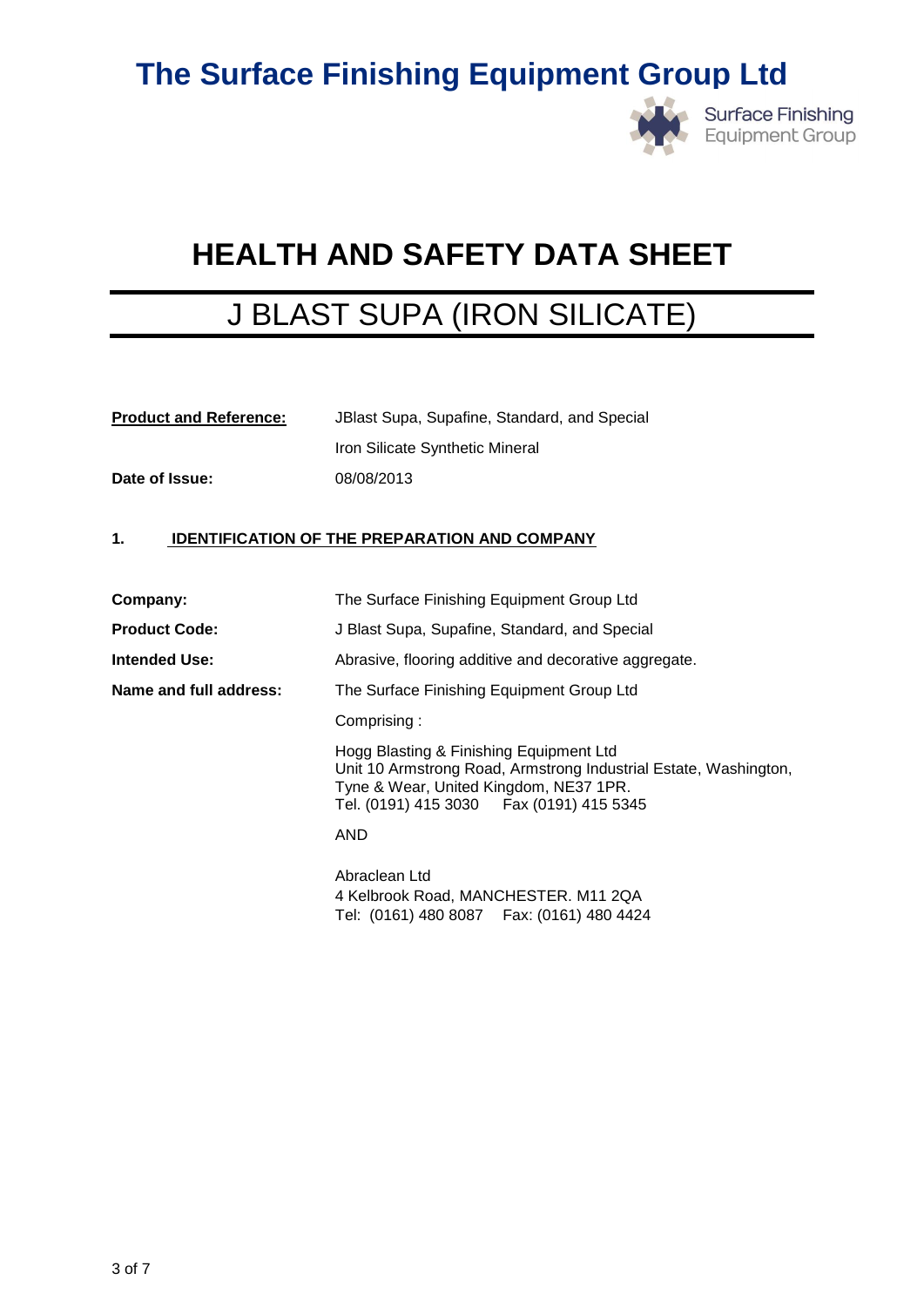

**Surface Finishing Equipment Group** 

#### **2. HAZARD IDENTIFICATION**

| Main Hazards                | Dust from handling operations                                                                          |
|-----------------------------|--------------------------------------------------------------------------------------------------------|
| Health Effects - Eyes       | Dust may cause slight transient irritation.                                                            |
| Health Effects - Skin       | Repeated or prolonged contact may produce irritation.                                                  |
| Health Effects - Ingestion  | None known                                                                                             |
| Health Effects - Inhalation | Exposure to dust may have the following effects:-<br>irritation of nose, throat and respiratory tract, |

#### **3. FIRST AID MEASURES**

#### **General:**

In all cases of doubt, or when symptoms persist, seek medical attention. Never give anything by mouth to an unconscious person.

#### **Inhalation:**

Remove to fresh air, keep the patient warm and at rest. If breathing is irregular or stopped, administer artificial respiration. Give nothing my mouth. If unconscious, place in the recovery position and seek medical advice.

#### **Skin Contact:**

Remove contaminated clothing. Wash skin thoroughly with soap and water or use a proprietary skin cleaner.

#### **Ingestion**:

Mouth rinse and give water to drink.

#### **Eye:**

Eye wash with plenty of water.

#### **4. FIRE FIGHTING MEASURES**

#### **Extinguishing media:** Water

#### **6. ACCIDENTAL RELEASE MEASURES**

#### **Recovery measures:**

Product can be swept up dry or wet. Personnel should use appropriate personal protective equipment particularly if material is in powder form and dry.

#### **7. HANDLING AND STORAGE**

**Handling:** Avoid breathing dust and spillage whilst handling.

The Manual Handling Operations Regulations may apply to the handling of bags when carrying out assessments.

**Storage: T**he storage and use of this product is not subject to any requirements but it should be kept dry where this is important for further process use.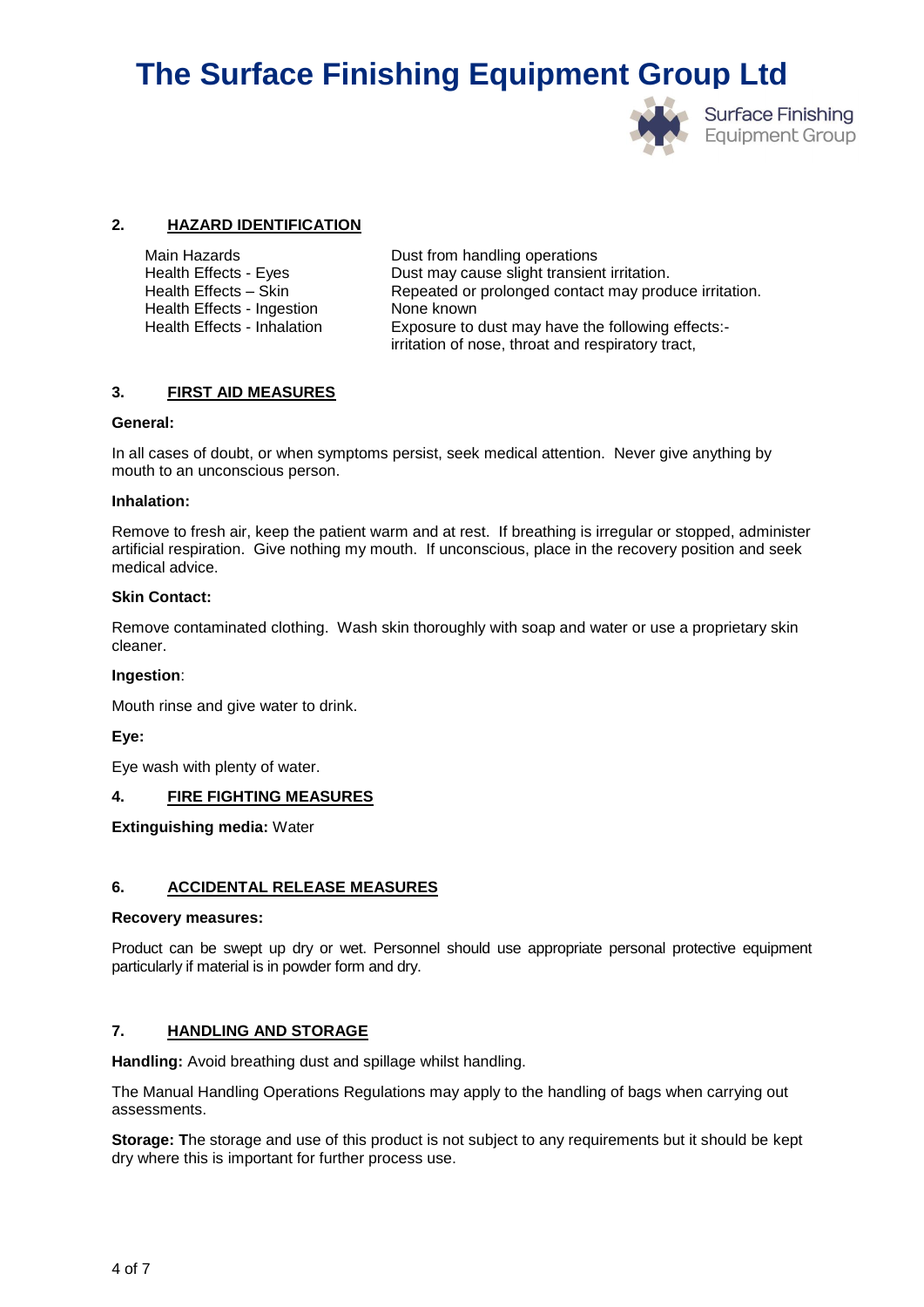

#### **8. EXPOSURE CONTROLS /PERSONAL PROTECTION**

#### **General:**

- Persons with a history of asthma, allergies or chronic or recurrent respiratory disease should only be employed in processes in which this product is used under supervision.
- Persons with a history of skin sensitisation problems should only be employed in processes in which this product is used under appropriate medical supervision.

#### **Engineering Measures:**

Provide adequate ventilation. Where reasonably practicable this should be achieved by the use of local exhaust ventilation and good general extraction during process use.

#### **Occupational Exposure Standards**:

| $1_{\cdot}$ | Total dust         | Less than 10 mg per cubic metre 8h TWA |
|-------------|--------------------|----------------------------------------|
|             | 2. Respirable dust | Less than 4 mg per cubic metre 8h TWA  |

#### **Personal Protection:**

All Personal Protective Equipment, include Respiratory Protective Equipment, used to control exposure to hazardous substances must be selected to meet the requirements of the COSHH Regulations.

#### **Respiratory Protection:**

None except where used in applications that would cause dust, and then appropriate respiratory protection should be used depending on the application.

#### **Hand Protection:**

When skin exposure may occur, advice should be sought from glove suppliers on appropriate types. Barrier creams may help to protect exposed areas of the skin but are not substitutes for full physical protection.

#### **Eye Protection:**

Eye protection designed to protect against exposure which should be an EC approved helmet in blasting operations.

#### **Skin Protection:**

Cotton or cotton/synthetic overalls or coveralls are normally suitable. Grossly contaminated clothing should be removed and the skin washed with soap and water or a proprietary skin cleaner.

#### 9. **PHYSICAL AND CHEMICAL PROPERTIES**

| Physical state              | Solid, angular black granules |
|-----------------------------|-------------------------------|
| Odour                       | None                          |
| Explosion Limits (%)        | None                          |
| Flash point:                | None                          |
| Solubility in water (kg/m3) | Insoluble                     |
| Density (kg/m3)             | 1800                          |
| Hardness                    | $7 - 8$ mohs                  |
| Specific gravity            | 3.7                           |
| Chloride content            | Less than 10 ppm              |

#### 10. **STABILITY AND REACTIVITY**

Stability Stable under normal conditions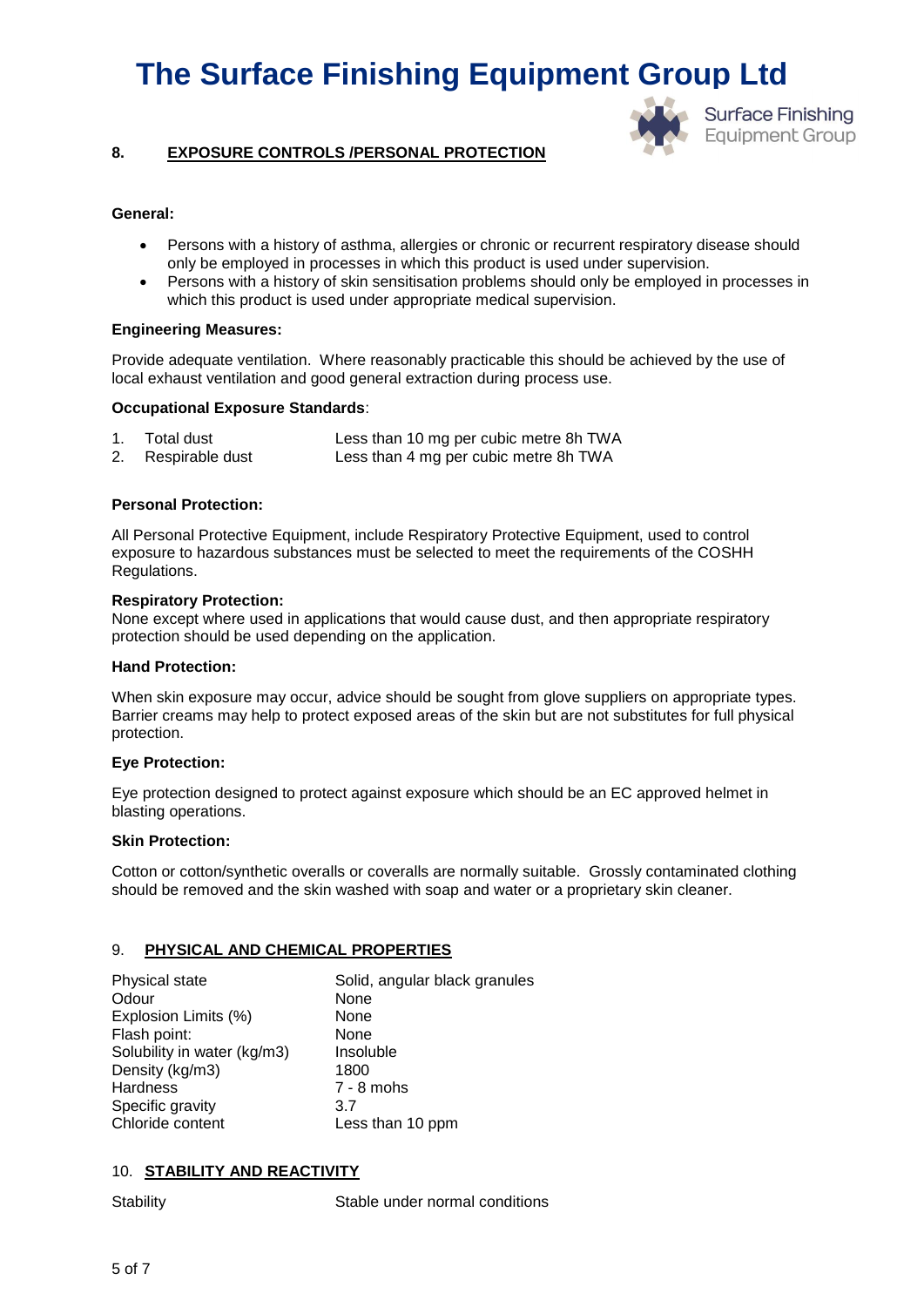

**Surface Finishing Equipment Group** 

#### 11. **TOXICOLOGICAL INFORMATION**

| <b>Acute Toxicity</b>                   | No relevant studies identified                                                                                               |
|-----------------------------------------|------------------------------------------------------------------------------------------------------------------------------|
| Irritancy - Eyes                        | Splashes in the eye may cause irritation and                                                                                 |
|                                         | irreversible local damage                                                                                                    |
| Irritancy - Skin                        | Repeated or prolonged contact with the product may<br>lead to skin irritation                                                |
| Sub-acute/Subchronic Toxicity           | No relevant studies identified.                                                                                              |
| <b>Chronic Toxicity/Carcinogenicity</b> | Appropriate protective measures and good hygiene<br>practices should be followed in order to minimise<br>potential exposure. |
| Genotoxicity                            | No relevant studies identified.                                                                                              |
| Reproductive/Developmental              |                                                                                                                              |
| Toxicity                                | No relevant studies identified                                                                                               |
| Human Data                              | Inhalation over long periods of time may constitute a                                                                        |
|                                         | health hazard                                                                                                                |
| <b>Additional Data</b>                  | None                                                                                                                         |

#### 12. **ECOLOGICAL INFORMATION**

There is no data available on the product itself. The Air Pollution Control requirements of regulations made under the Environmental Protection Act may apply to the use of this product.

#### 13. **DISPOSAL CONSIDERATIONS**

The material in its supplied form is non hazardous inert solid waste and is classified as such under Appendix A section 10 06 01 of the Consolidated European Waste Catalogue EC Landfill Directive ( 16 th July 2004 ),

The disposal of material after it has been used may cause the product to fall into a different category.